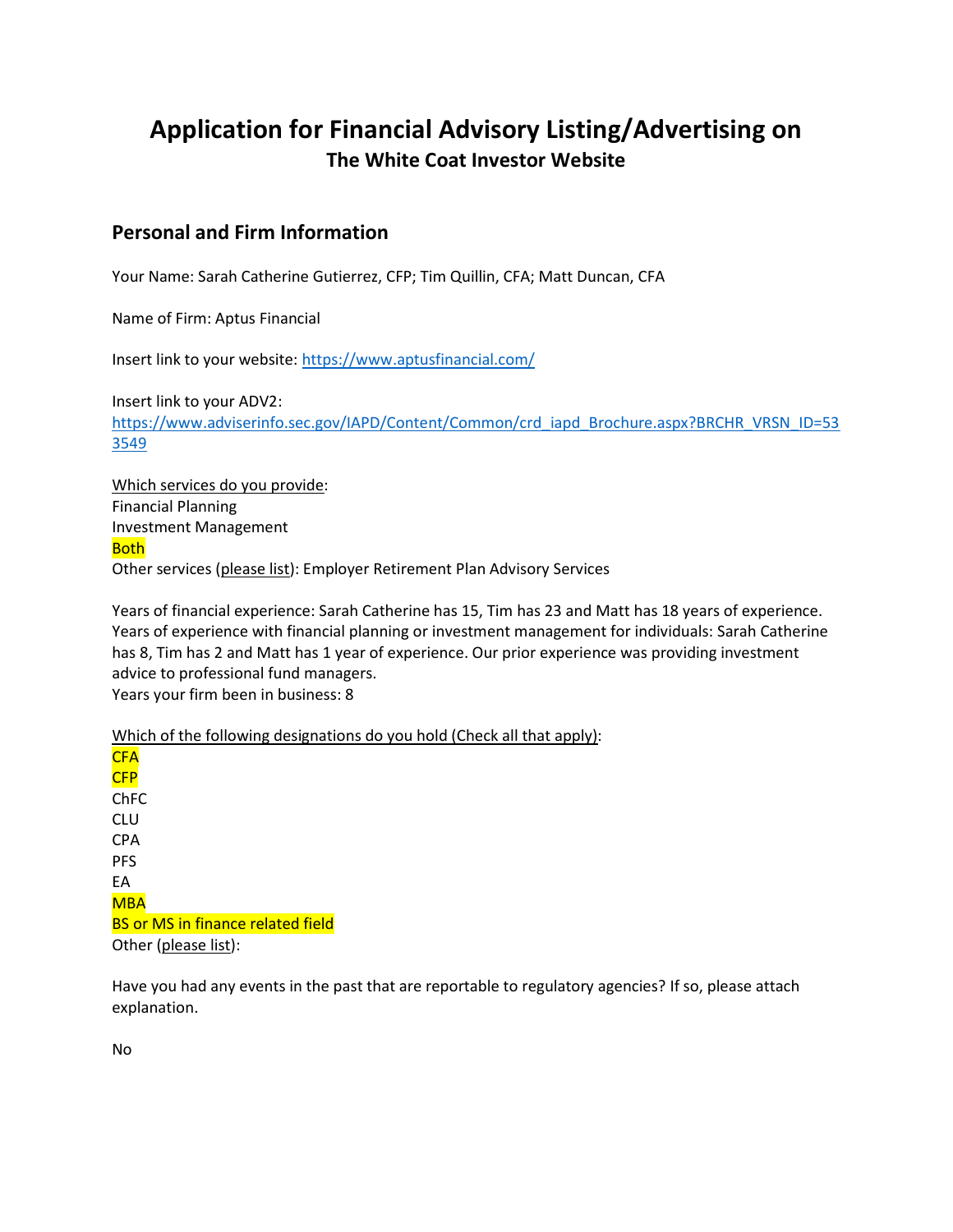Have any of your former clients sued you? What was the outcome? Please attach explanation.

No

Are you currently involved in a lawsuit by a client or former client? Please attach explanation.

No

# Fee Structure

How do you get paid (check all that apply): Commissions on investment products Commissions on insurance products Hourly rate Annual retainer Flat fee for financial plan AUM Fee Other (Please list):

How much do you charge? Please list your fee structure. If there is a range of possible fees readers can expect to pay, what is the range and what determines where in the range they would fall. If you use AUM fees, be sure to list what a reader would pay with \$100K, \$500K, \$1M, and \$2M in assets.

Overview: Aptus provides financial planning and investment advisory services for flat fees based on the expected time to complete our services at a rate of \$250 per hour. We have no other fees or hidden charges.

Comprehensive Financial Plan (\$3,000 plus a minimum of 12 months of AptusCare ongoing planning support): Aptus' comprehensive financial planning process includes two meetings, typically via videoconference, over 3-5 weeks. The first meeting focuses on cash flow management and the second meeting focuses on contingency planning and investment strategy. The client is tasked with gathering information and implementing the plan, but Aptus provides to-do lists, guidance and support. At the end of the process, the client receives a written report that serves as a blueprint for achieving financial independence. Typical topics covered include:

Financial Review for Long-term DIYers (\$1,000 plus a minimum of 4 months of AptusCare ongoing planning support): Some of our clients are already successful, long-term DIY planners and investors,but would like an objective, independent review of their cash flow management, contingency planning and investment strategy. In these cases, Aptus can conduct a relatively limited financial review. The process includes a 1-hour meeting as well as planning work before and after the meeting.

AptusCare (\$125 per month): Our AptusCare ongoing planning support service facilitates ongoing financial dialogue with our DIY clients to help them stay on track to achieve their financial goals. AptusCare is only available to clients who have completed a comprehensive financial plan or DIY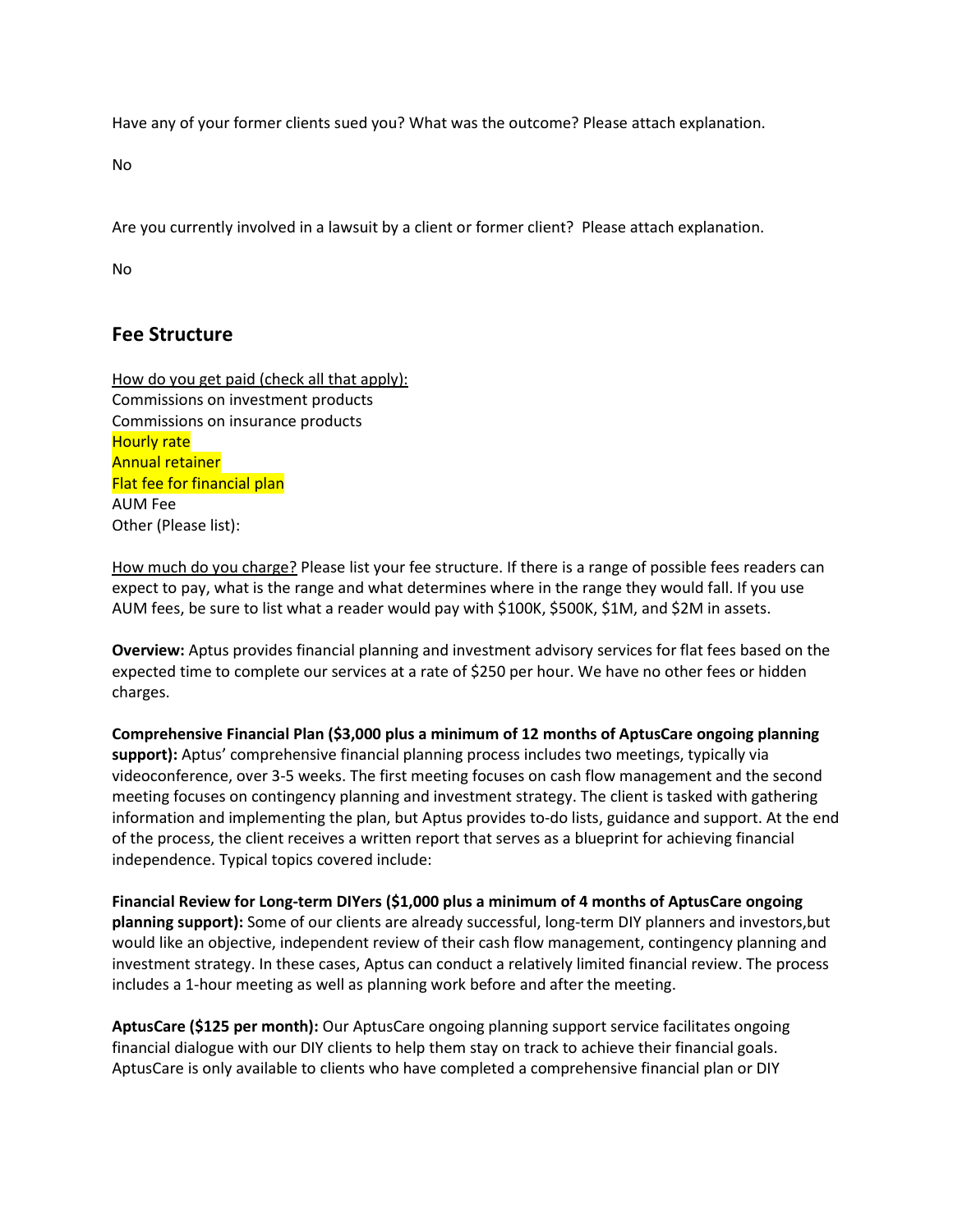financial review. AptusCare emphasizes continuous optimization as our clients' planning needs, situations and environments evolve. AptusCare includes:

- Periodic—typically annual—financial check-ups via videoconference or in person.
- Detailed, thoughtful responses to client questions via emails or phone calls.
- Aptus nudges toward fully implementing our planning recommendations.
- Aptus suggestions on the next best financial planning action.

AptusCare contemplates an average of 6 hours per year of Aptus' planning service in support of each client. We may charge a higher fee, commensurate with our hours of service, for clients consistently requiring more than the contemplated time. We may cancel AptusCare support for clients consistently engaging with us significantly less than the contemplated time.

Aptus will increase the monthly charge for AptusCare in \$5 increments based on changes in the Consumer Price Index for All Urban Consumers (CPI-U), a measure of inflation calculated by the U.S. Bureau of Labor Statistics (BLS).

Consultation Meetings (~1 hour, ~\$250): We occasionally meet with clients on an hourly-rate basis to answer specific questions or to focus on specific, limited-scope projects. For instance, we help design, optimize and implement cash flow systems (household budgets) for individuals and families. We even meet with clients who don't really know what they want to discuss, but just need a little help organizing their financial lives.

Initial Interviews (~15 minutes, free): For clients that would like to learn more about Aptus, see if there's a good fit and discuss next steps, we conduct free introductory calls. Prospective clients should request to interview us by submitting our contact form.

Retirement Plan Advisor, Fiduciary and Educator (tailored flat fee): Aptus' simple, fair flat fees also apply to our unique and innovative retirement plans, for which we serve as advisor, 3(38) fiduciary and financial wellness educator. We work with plan sponsors to craft a tailored pricing agreement that reflects our anticipated hours of service on the plan. Aptus' low, transparent flat-fee pricing is typically applied pro rata based on employee account balances, and should become a smaller percentage of assets over time

What is the minimum amount of assets required for you to take a client?

There is no minimum amount of assets. We work with clients of all income and asset levels.

If you receive payment for insurance product commissions, what percentage of your business revenue do they make up?

We provide transparent, objective, and non-conflicted advice. Period. We don't sell stocks or insurance.

Do you consider yourself a fiduciary?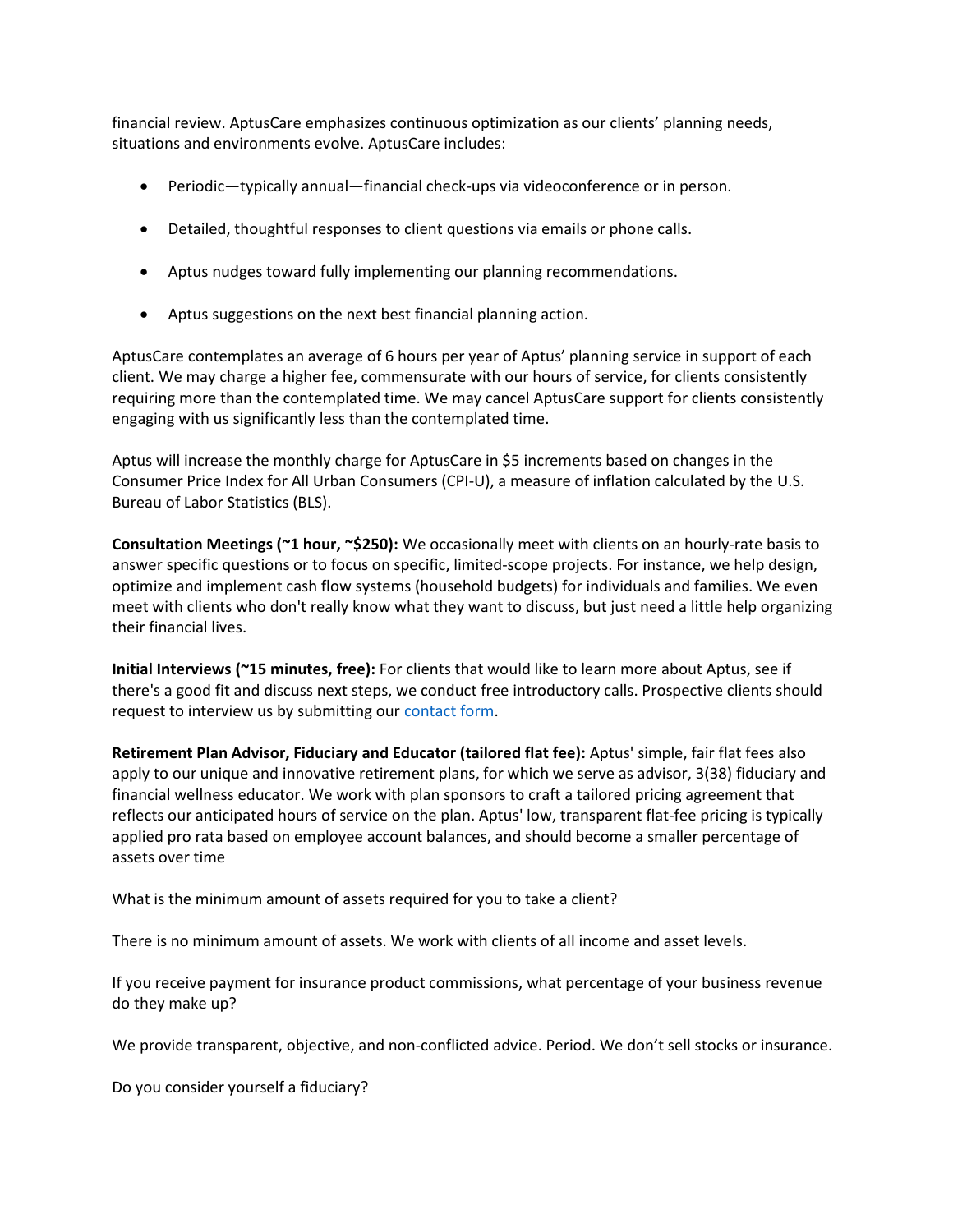Yes, and not just in name. Our whole business is designed to provide advice solely in the best interest of our clients. We provide transparent, objective, and non-conflicted advice. Period. We don't sell stocks or insurance. We don't manage assets nor charge an asset-under-management fee. We offer comprehensive financial advice for a flat fee and set our clients up for a lifetime of guided DIY financial budgeting, planning and investing.

Do you routinely sign a fiduciary agreement with clients?

Our standard planning agreement includes language emphasizing our fiduciary standing, but more importantly our whole business model is designed so we can give transparent, objective and nonconflicted advice.

### Investment Philosophy

Do you use tactical asset allocation? If so, please explain your process.

No.

Do you believe you can time the market sufficiently well to beat a comparable low-cost index fund after fees?

No.

Do you pick individual stocks for clients?

No.

Do you believe most physicians should own a cash value life insurance policy of any type? If so, what type and why?

Nooooo!

Do you believe you can select mutual fund managers who can beat an index fund in the same asset class over the long term going forward?

No.

What percentage of a typical client portfolio would you place into actively managed mutual funds or ETFs?

We don't currently recommend actively-managed funds, but we continually challenge our assumptions.

What role do fees play in your selection of individual investments?

We recommend an age-appropriate, risk-neutral diversified portfolio of assets that captures the broad market's returns while minimizing fees and taxes.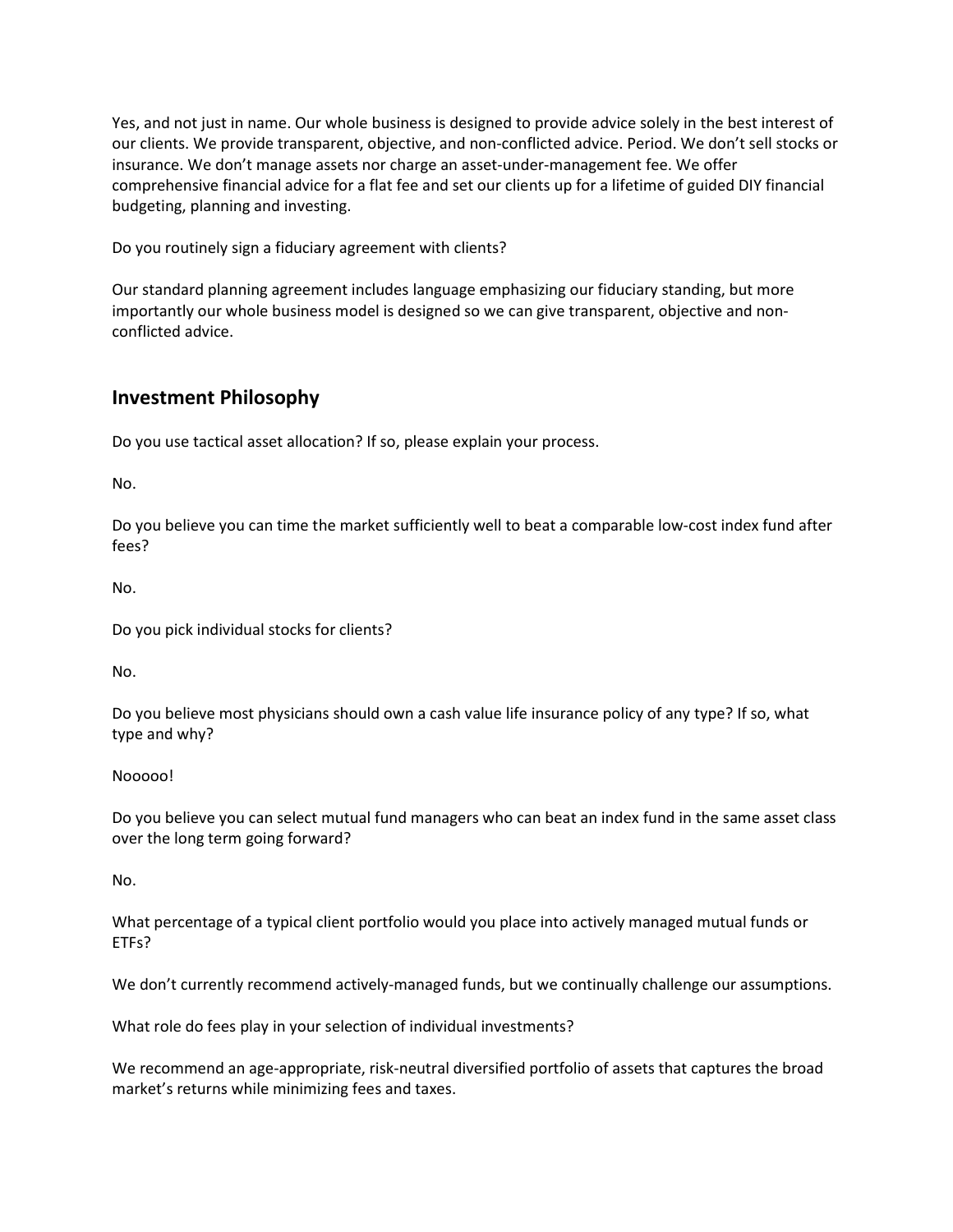What fund companies do you routinely use? (Check all that apply) **Vanguard** DFA Bridgeway iShares Other (Please list): We typically recommend Vanguard funds, but are agnostic and have recommended Fidelity, Schwab and iShares index funds when appropriate.

Do you routinely engage in tax-loss harvesting for clients in their taxable accounts?

We don't. Tax loss harvesting works best for wealthy, young, very meticulous and unusually calm clients.

- You must be wealthy enough to save into a taxable account and it helps if you'll never need the money in the taxable account. Otherwise, you're just deferring gains and the associated taxes.
- Assuming you will need the money in your lifetime, it helps to be young, so you can defer the gains and related taxes over a longer period.
- You must be very careful when you sell one index and buy another; we worry that harvesting done poorly could negatively impact pre-tax returns by replacing good, broad indices with imperfect, narrower comparable indices.
- You need to watch your account closely to time the harvesting. Often that level of attention produces anxiety and leads to bad investment decisions. We believe it's generally better to set it and forget it.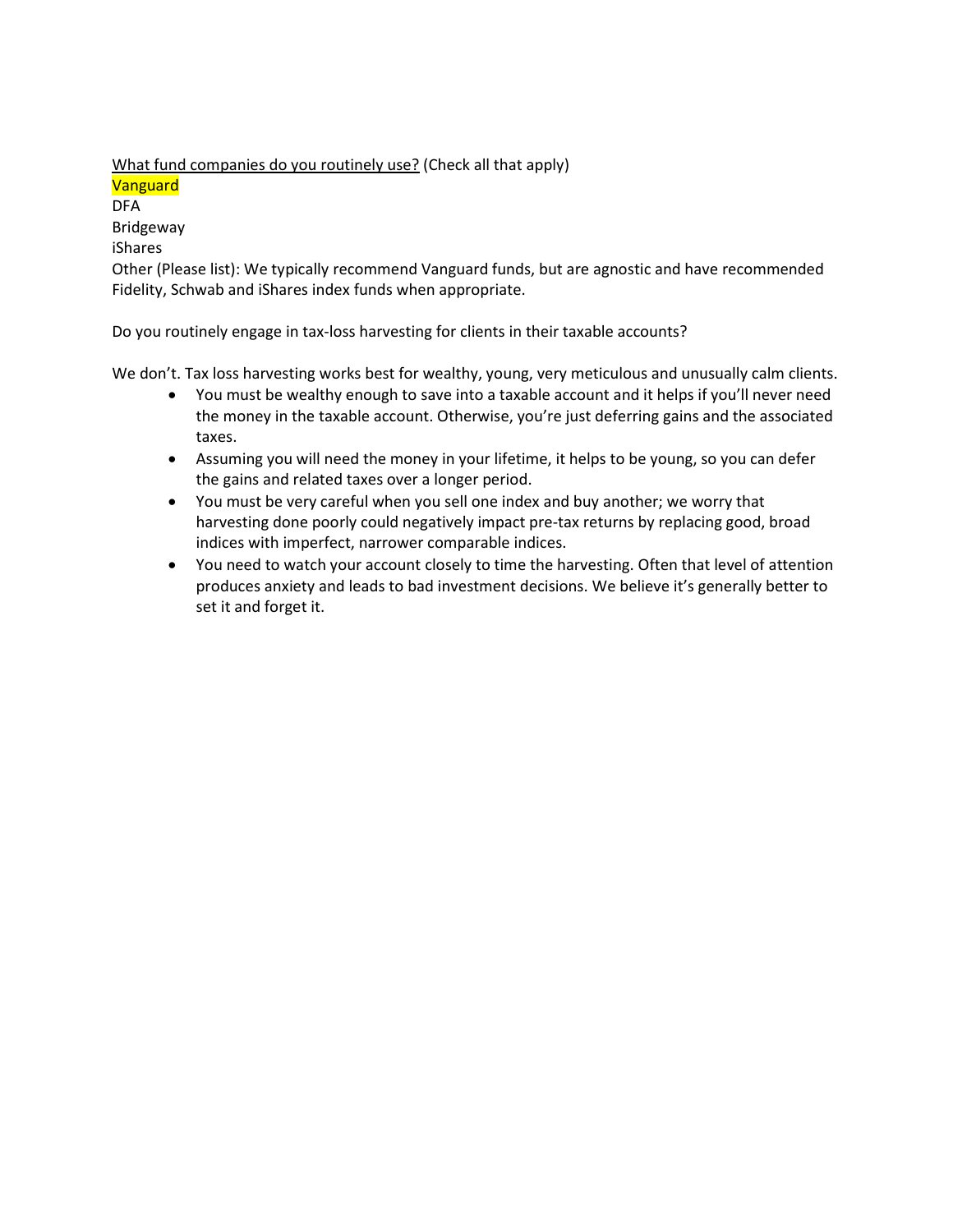# Physician Specific Issues

How many physicians and/or dentists are you currently advising? (i.e. managed assets of or met with in the last year):

We meet with around 200 physician clients per year.

What do you feel is your biggest value-add for a doctor?

We understand physicians' lives and practices. We work with residents to form good saving habits and develop debt management strategies. We work with new attendings to help prioritize spending, saving and debt management after their big step up in income. We work with practice owners to design employer retirement plans. We help mid-career physicians think about contingencies and potential early retirement. We help late-career physicians prepare for retirement and consider estate planning issues.

Do you consider yourself qualified to give high-quality advice on all of the following student loan related issues: IBR, PAYE, REPAYE, PSLF, deferment, forbearance, and student loan refinancing? Why or why not? Is this advice included in your regular fees listed above?

We are well-versed in student loan repayment strategies, including evaluating refinancing alternatives, pursuing public student loan forgiveness and balancing debt paydown versus investing. This is integral to our financial planning services.

How many clients have you assisted with a Backdoor Roth IRA in the last year?

We have probably helped 50 clients start new backdoor Roth contributions over the past year and essentially all our clients make backdoor Roth contributions.

Which of the following accounts do you consider yourself an expert on? (check all that apply) 401(k)  $403(b)$ 457(b) Individual 401(k) SEP-IRA SIMPLE IRA Traditional IRA Roth IRA **HSA** Profit-sharing Plan Defined Benefit/Cash Balance Plan Others (Please list): We think emergency funds and high-yield savings are important accounts to consider in this context as well.